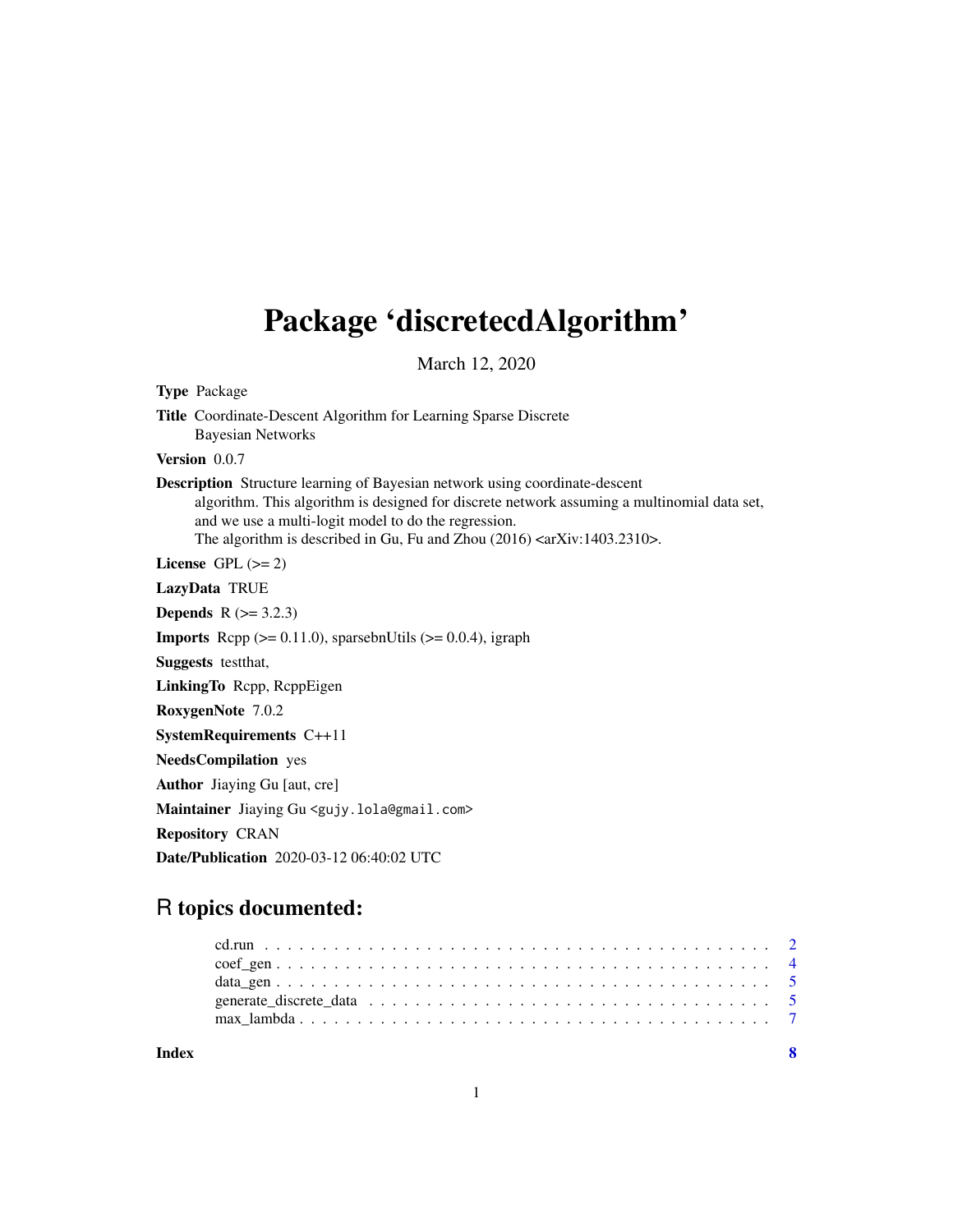<span id="page-1-0"></span>cd.run *cd.run*

# Description

Structure learning of discrete Bayesian network

# Usage

```
cd.run(
  indata,
 weights = NULL,
  lambdas = NULL,
  lambdas.length = 30,
  whitelist = NULL,
 blacklist = NULL,
  error.tol = 1e-04,convLb = 0.01,
 weight.scale = 1,
  upperbound = 100,
  alpha = 3,
 permute = FALSE,
  adaptive = FALSE
\mathcal{L}
```
# Arguments

| indata    | A sparsebnData object.                                                                                                                                                                                                                                                                                                                                                                                                                                                |
|-----------|-----------------------------------------------------------------------------------------------------------------------------------------------------------------------------------------------------------------------------------------------------------------------------------------------------------------------------------------------------------------------------------------------------------------------------------------------------------------------|
| weights   | Weight matrix. Weight can be the $1_2$ norm of a consistent estimate of beta $_{5}$ [j.i].<br>See paper Gu et al. (2016) chapter 3.3 for more details. A weight matrix that is<br>set improperly may cause convergence issues and lead to a suboptimal solution.                                                                                                                                                                                                      |
| lambdas   | Numeric vector containing a grid of lambda values (i.e. regularization param-<br>eters) to use in the solution path. If missing, a default grid of values will be<br>used based on a decreasing log-scale. To generate a sequence of lambdas see<br>generate. Lambdas. For discrete network, the paper provided a way to calcu-<br>late a maximum lambda that penalizes all parameters to zero, Gu et al. (2016)<br>chapter 3.4. See function max_lambda for details. |
|           | lambdas. length Integer number of values to include in the solution path.                                                                                                                                                                                                                                                                                                                                                                                             |
| whitelist | A two-column matrix of edges that are guaranteed to be in each estimate (a<br>"white list"). Each row in this matrix corresponds to an edge that is to be<br>whitelisted. These edges can be specified by node name (as a character ma-<br>trix), or by index (as a numeric matrix).                                                                                                                                                                                  |
| blacklist | A two-column matrix of edges that are guaranteed to be absent from each esti-<br>mate (a "black list"). See argument "whitelist" above for more details.                                                                                                                                                                                                                                                                                                              |
| error.tol | Error tolerance for the algorithm, used to test for convergence.                                                                                                                                                                                                                                                                                                                                                                                                      |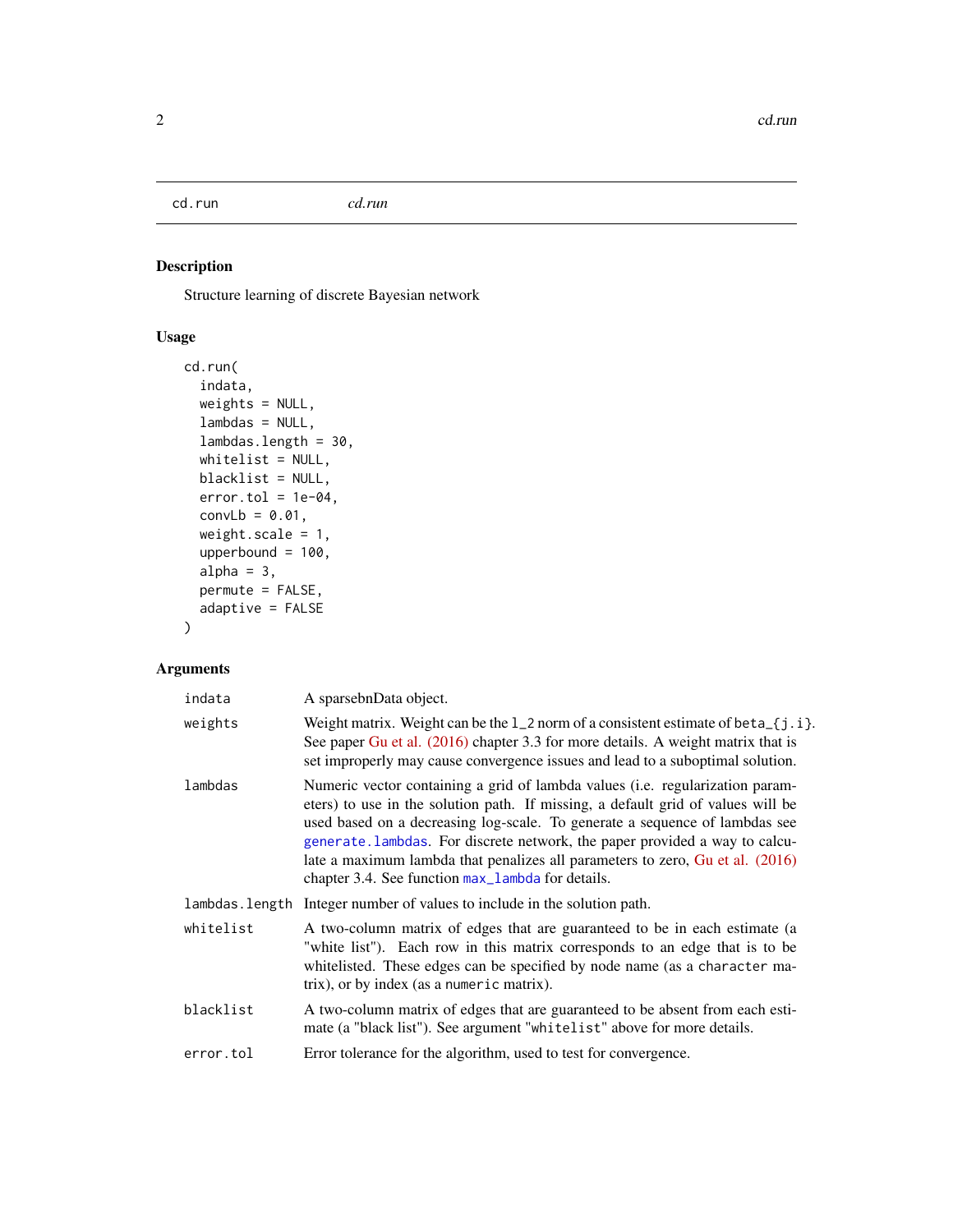#### <span id="page-2-0"></span> $cd.run$  3

| convLb       | Small positive number used in Hessian approximation.                                                                                            |
|--------------|-------------------------------------------------------------------------------------------------------------------------------------------------|
| weight.scale | A positive number to scale weight matrix.                                                                                                       |
| upperbound   | A large positive value used to truncate the adaptive weights. A -1 value indicates<br>that there is no truncation.                              |
| alpha        | Threshold parameter used to terminate the algorithm whenever the number of<br>edges in the current DAG estimate is $>$ alpha $*$ ncol(data).    |
| permute      | A bool parameter, default value is FALSE. If TRUE, will randomize order of<br>going through blocks.                                             |
| adaptive     | A bool parameter, default value is FALSE. If FALSE, a regular lasso algorithm<br>will be run. If TRUE, an adaptive lasso algorithm will be run. |

#### Details

Estimate structure of a discrete Bayesian network from observational/interventional data using the CD algorithm described in [Gu et al. \(2016\).](http://arxiv.org/abs/1403.2310)

Instead of producing a single estimate, this algorithm computes a solution path of estimates based on the values supplied to lambdas or lambdas.length. This package do not provide a model selection method in this version, users can choose their own model selection criterion. In later version of this package we will provide an empirical model selection method.

This package can handle interventional data by input a list of intervention. See example for more detail.

#### Value

A [sparsebnPath](#page-0-0) object. The CD Algorithm will be stopped if the number of edges exceeds 3 times of number of variables.

#### Examples

```
## Not run:
```

```
### Generate some random data
dat \le matrix(rbinom(200, size = 3, prob = 0.4), nrow = 20)
# for observational data
dat_obs <- sparsebnUtils::sparsebnData(dat, type = "discrete")
# for interventional data
data_size <- nrow(dat)
ivn <- lapply(1:data_size, function(x){return(as.integer(x/10))})
# if there is no intervention for an observation, use 0.
# cd algorithm can handle multiple interventions for a single observation.
dat_int <- sparsebnUtils::sparsebnData(dat, ivn = ivn, type = "discrete")
# Run with default settings for observational data
cd.run(indata = dat_obs)
# Run with default settings for interventional data
cd.run(indata = dat_int)
# Run adaptive algorithm for observational data
cd.run(indata = dat_obs, adaptive = TRUE)
```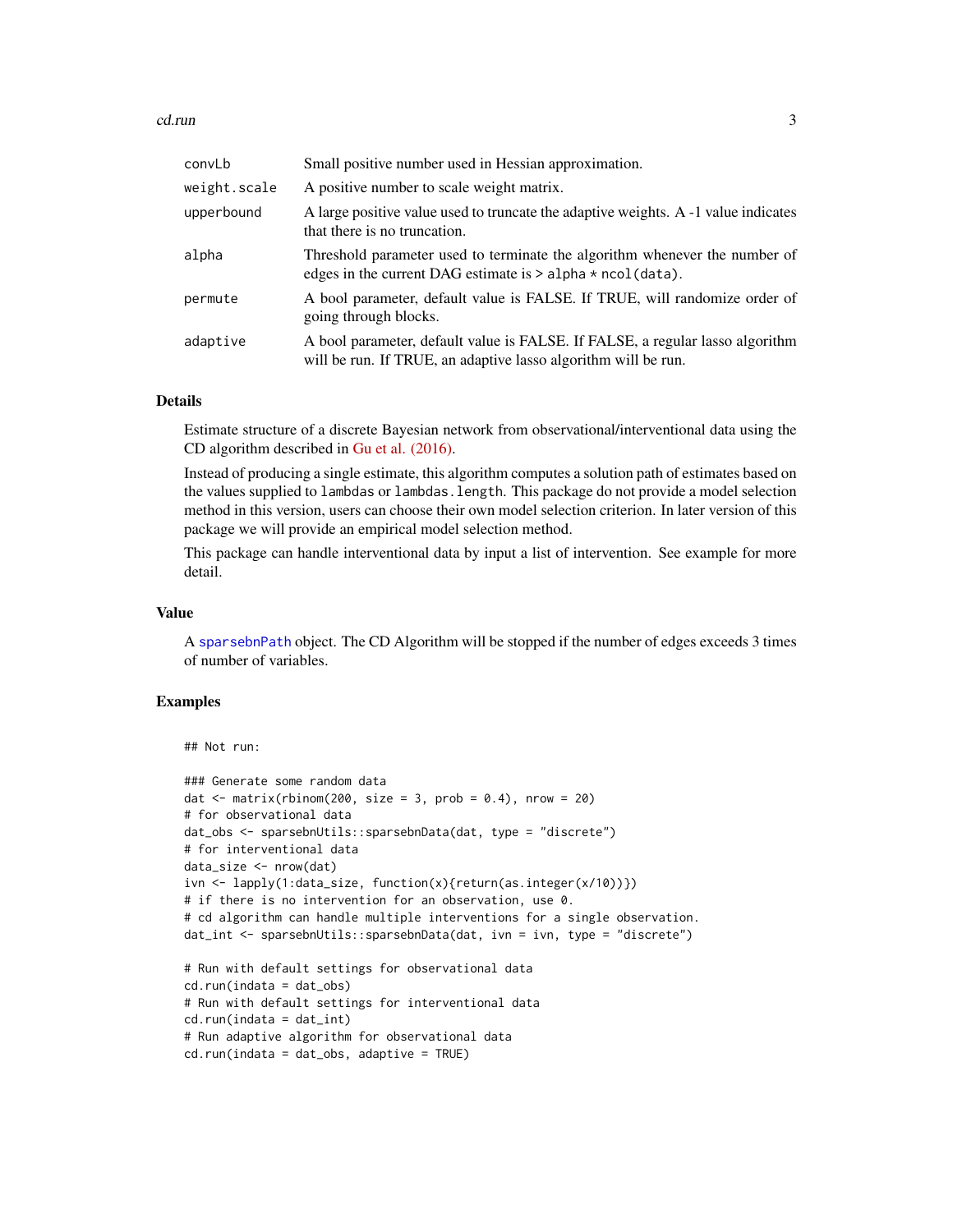```
### Optional: Adjust settings
n_node <- ncol(dat)
# Run algorithm with a given weight
# Careful with this option.
weights \leq matrix(1, nrow = n_node, ncol = n_node)
# Run with adjusted settings
cd.run(indata = dat_obs, weights = weights, lambdas.length = 10)
# Note: Normally, users do not need to change default settings.
## End(Not run)
```
coef\_gen *coef\_gen*

#### Description

coefficient generating function

#### Usage

```
coef_gen(edge_list, n_levels = NULL, FUN = NULL, flip = TRUE)
```
# Arguments

| edge_list | a edgeList object.                                                      |
|-----------|-------------------------------------------------------------------------|
| n_levels. | a list of number of levels for each node.                               |
| FUN.      | a probability distribution to generate coefficients                     |
| flip,     | a bool parameter. If true, will randomly flip the sign of coefficients. |

# Value

A list of coefficient matrix

<span id="page-3-0"></span>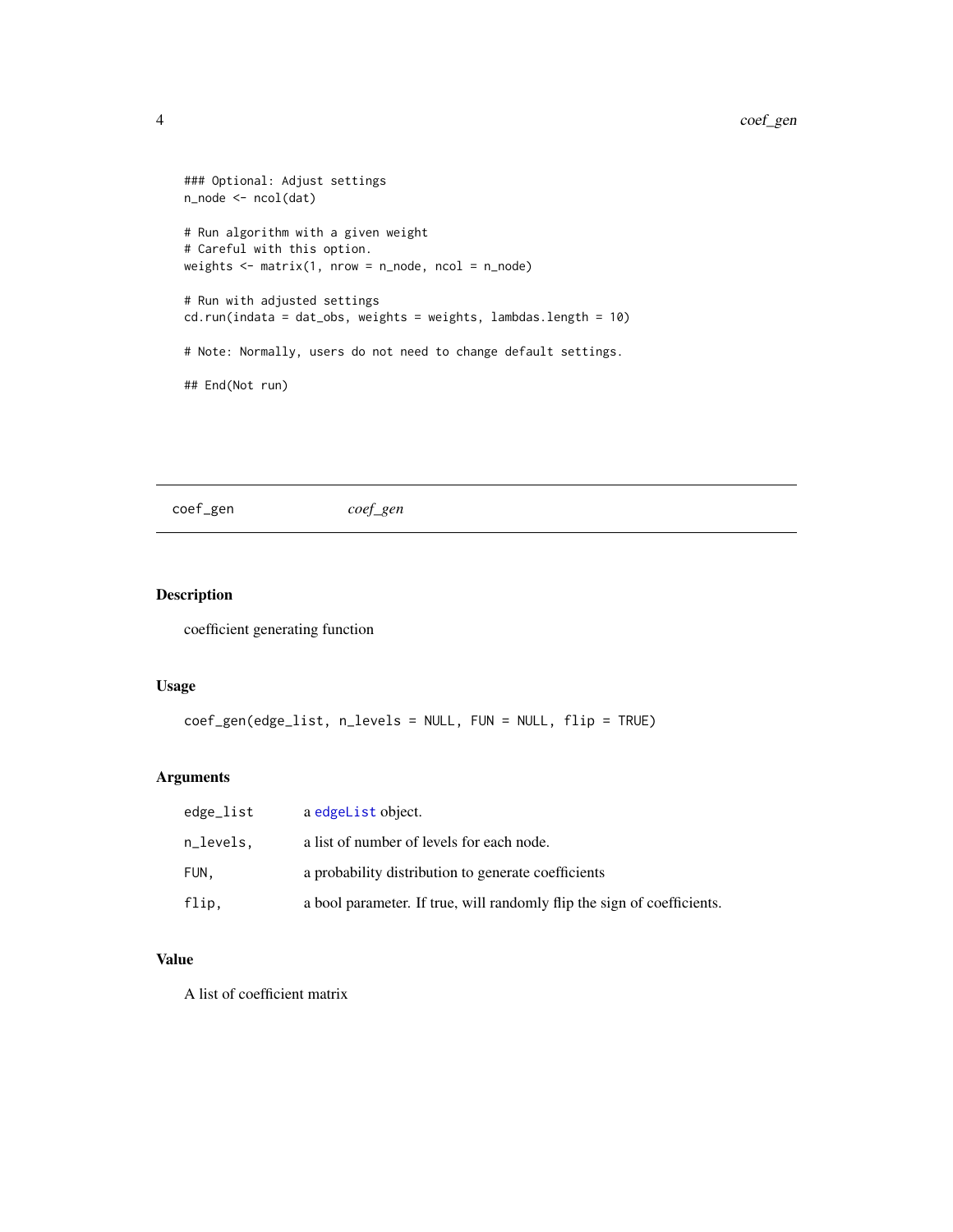<span id="page-4-0"></span>data\_gen *data\_gen*

# Description

A function that generate discrete data set.

# Usage

```
data_gen(
 graph,
 n,
 ivn = NULL,n_levels = NULL,
 params = NULL,
 FUN = NULL,
 flip = TRUE)
```
# Arguments

| graph     | a edgeList object.                                                                                       |
|-----------|----------------------------------------------------------------------------------------------------------|
| n         | size of the data set, a scalar                                                                           |
| ivn,      | a list of intervention for each data point.                                                              |
| n_levels, | a list of number of levels for each node, default is binary data set.                                    |
| params,   | coefficient list (optional).                                                                             |
| FUN,      | a function to generate magnitude of influence (optional).                                                |
| flip,     | a bool parameter. If true, when generating coefficients, will randomly flip the<br>sign of coefficients. |

# Value

data matrix

generate\_discrete\_data

*generate\_discrete\_data*

# Description

data generating function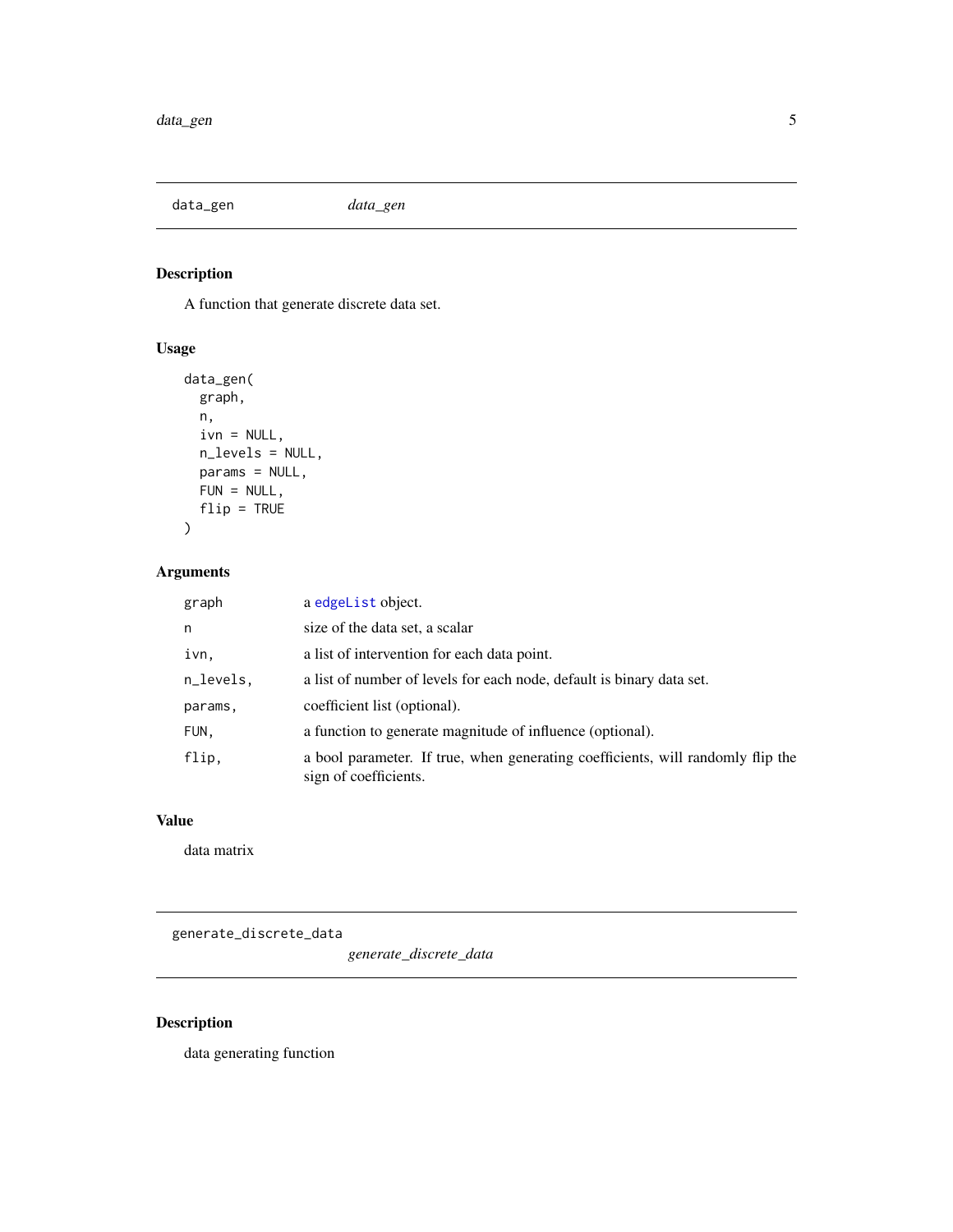#### Usage

```
generate_discrete_data(
  graph,
  params,
  n,
  ivn = NULL,
  ivn.rand = TRUE,
  n_levels = NULL
\lambda
```
#### Arguments

| graph    | A edgeList object.                                                                                                                   |
|----------|--------------------------------------------------------------------------------------------------------------------------------------|
| params   | Coefficient list.                                                                                                                    |
| n        | Size of the data set, a scalar                                                                                                       |
| ivn      | List of interventions.                                                                                                               |
| ivn.rand | If TRUE, random values will be drawn uniformly for each intervention. Other-<br>wise, these values need to supplied manually in ivn. |
| n_levels | A vector of number of levels for each node. Default is binary data.                                                                  |

#### Value

data matrix

# Examples

```
### generate observational data
gr <- sparsebnUtils::random.graph(5, 5) # use sparsebnUtils package to generate a random graph
names(gr) = c("V1", "V2", "V3", "V4", "V5")
nlevels <- c(3, 5, 2, 2, 3)
gr.params <- coef_gen(edge_list = gr, n_levels = nlevels)
data.obs <- discretecdAlgorithm::generate_discrete_data(graph = gr,
                                                         n = 100,
                                                         n_levels = nlevels,
                                                         params = gr.params)
### generate experimental data
ivn <- as.list(c(rep("V1", 50), rep("V2", 50))) # 50 interventions on V1, 50 interventions on V2
data.ivn <- discretecdAlgorithm::generate_discrete_data(graph = gr,
                                             n = 100,n_levels = nlevels,
                                              params = gr.params,
                                              ivn = ivn)### Use pre-specified values for interventions
### In this toy example, we assume that all intervened nodes were fixed to
### to the value 1, although this can be any number of course.
ivn.vals \leq lapply(ivn, function(x) sapply(x, function(x) 1)) # replace all entries with a 1
```
<span id="page-5-0"></span>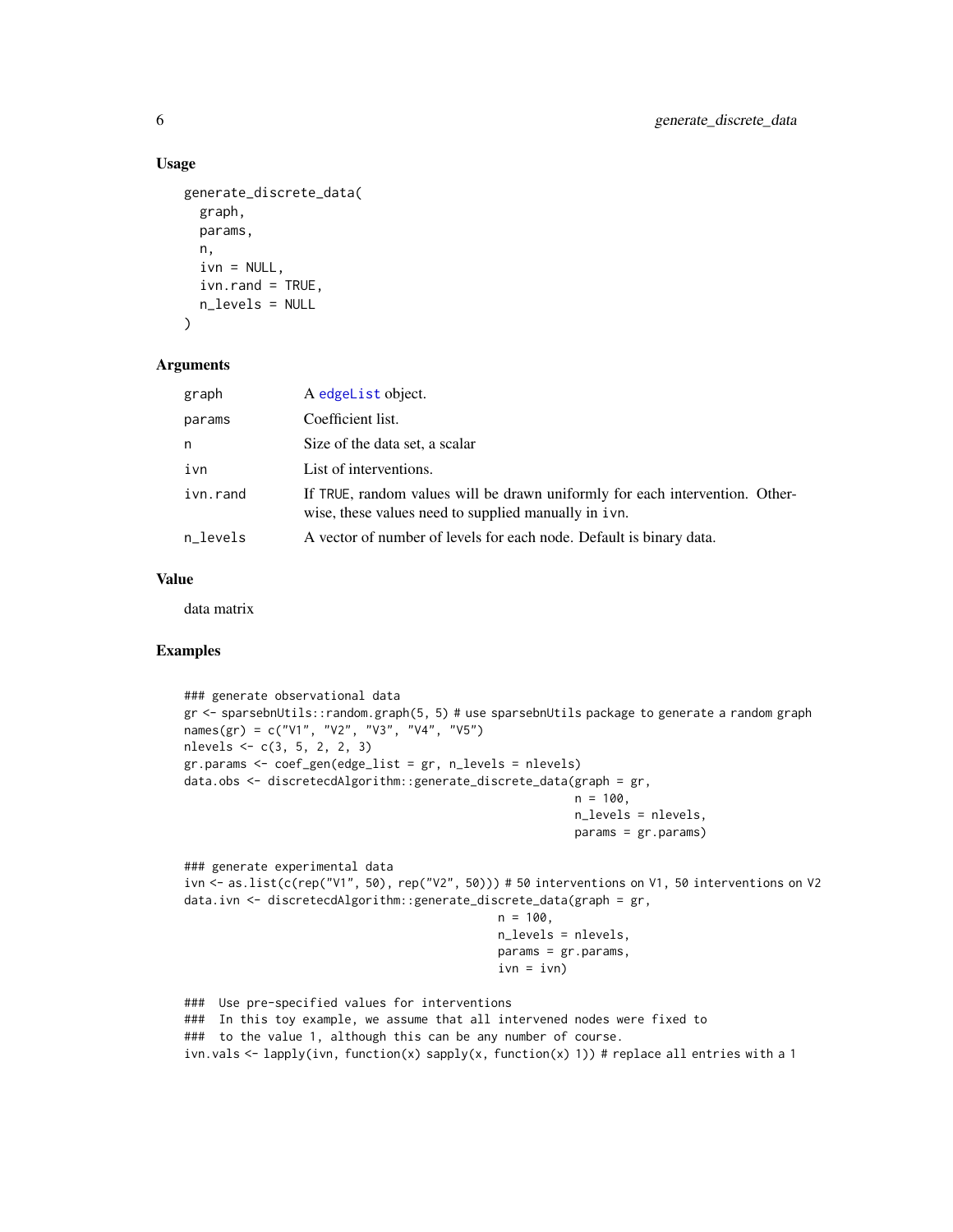# <span id="page-6-0"></span>max\_lambda 7

```
data.ivn <- discretecdAlgorithm::generate_discrete_data(graph = gr,
                                             n = 100,
                                             n_levels = nlevels,
                                             params = gr.params,
                                             ivn = ivn.vals,
                                             ivn.rand = FALSE)
```
<span id="page-6-1"></span>max\_lambda *max\_lambda*

#### Description

A method to calculate the value of maximum lambda along a solution path. See paper [Gu et al.](http://arxiv.org/abs/1403.2310) [\(2016\)](http://arxiv.org/abs/1403.2310) chapter 3.4 for more detail.

#### Usage

```
max_lambda(indata, weights = NULL, weight.scale = 1, upperbound = 100)
```
#### Arguments

| indata       | A sparsebnData object                                                                                              |
|--------------|--------------------------------------------------------------------------------------------------------------------|
| weights      | Weight matrix                                                                                                      |
| weight.scale | A positive number to scale weight matrix.                                                                          |
| upperbound   | A large positive value used to truncate the adaptive weights. A -1 value indicates<br>that there is no truncation. |

# Value

The maximum lambda along the solution path.

# Examples

```
## Not run:
### Generate some random data
dat \le matrix(rbinom(200, size = 3, prob = 0.4), nrow = 20)
# for observational data
dat <- sparsebnUtils::sparsebnData(dat, type = "discrete")
# generate the maximum lambda
max_lambda(indata = dat)
```
## End(Not run)